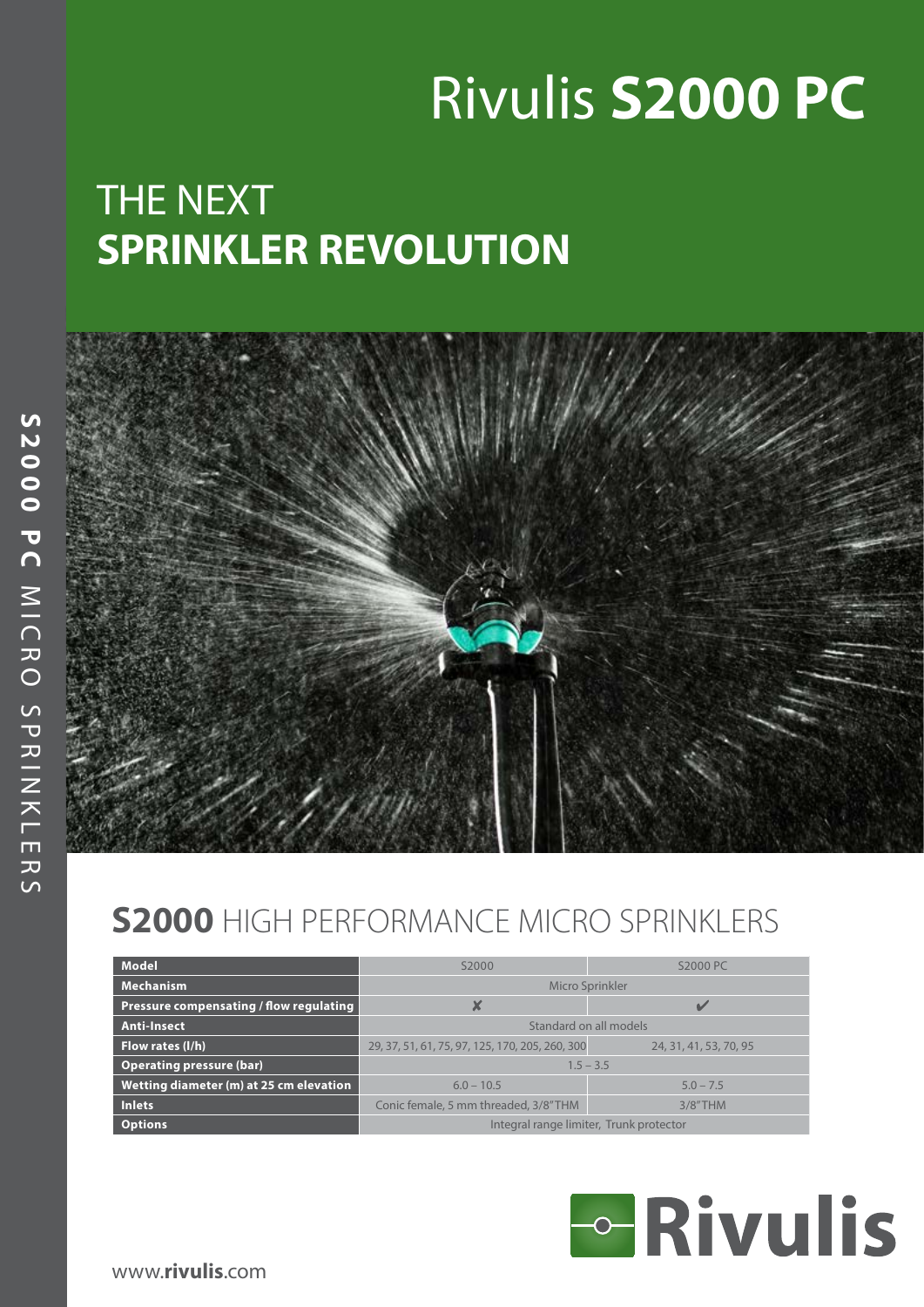#### **REVOLUTION**: THE MOST ADVANCED SPRINKLER YET

**Introducing a micro sprinkler with easy take-apart body, low trajectory and anti-wear movement.**

From the moment you hold an S2000, you will feel the strength of the construction. You know this is a sprinkler that will perform in tough conditions.

Then you open it up, and it is simple. Unlike other sprinklers that require multiple steps to open, S2000 is open in one click. Putting it back together is just as simple.

But in the field is where the S2000 really performs. At the start of a new season, although the sprinkler has not been used for months, you will be amazed at how reliably it starts up again



## for ease of maintenance to prevent fruit damage standard on all S2000 models **UNIQUE EASY TAKE-APART BODY LOW TrAJECTORY anti-INSECT protection Wear-resistant movement PRESSURE COMPENSATION OPTION** for long term reliabilty

for longer run lengths and use on undulating terrain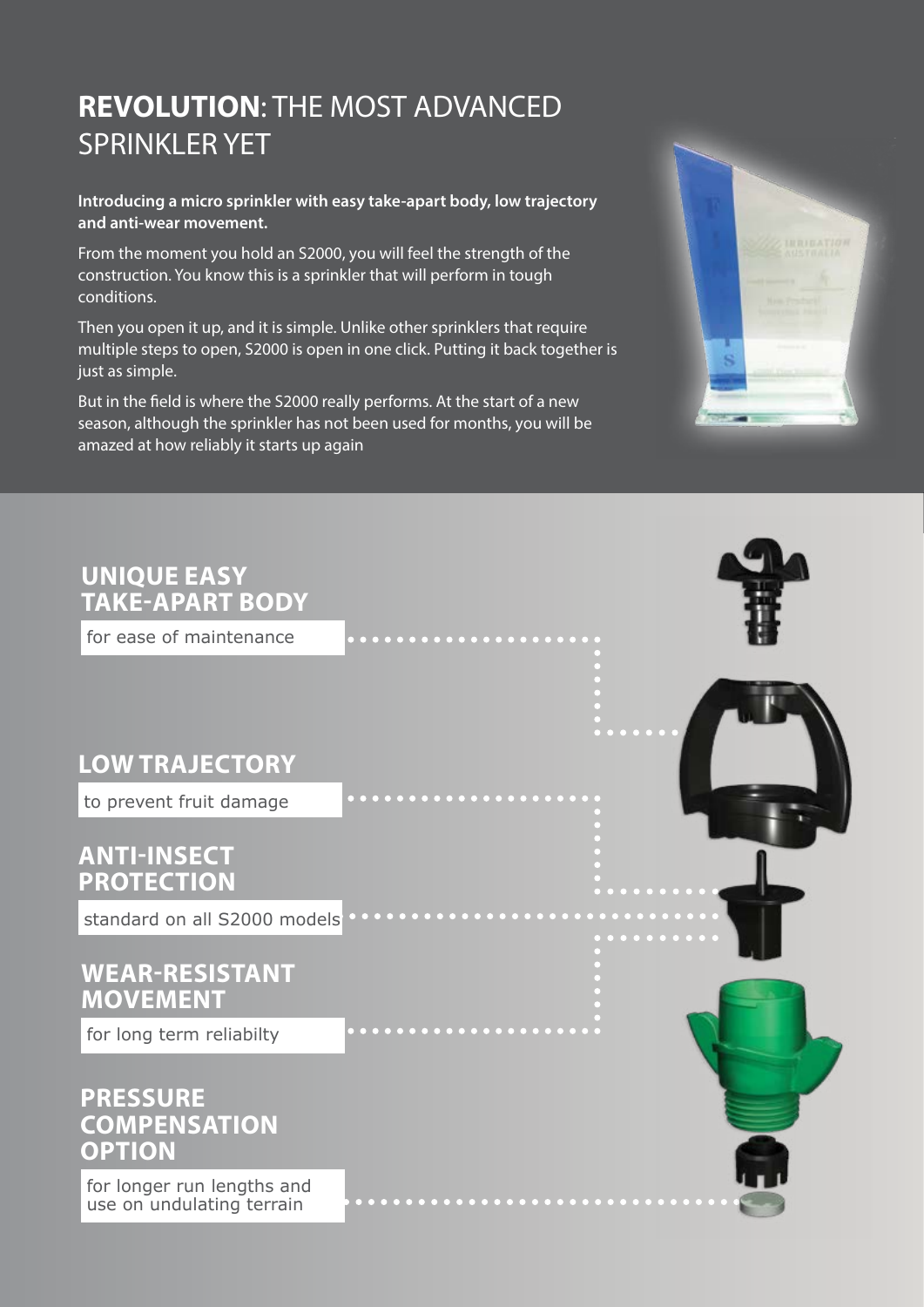#### **SIMPLE**: ONE CLICK TAKE-APART BODY

Save time in the field with S2000's unique easy take-apart body **in just one click**!







**S2000 with meteor adaptor & cantal stake S2000 with snap-off range limiter for young trees**



**S2000 with meteor adaptor hanging from LDPE**



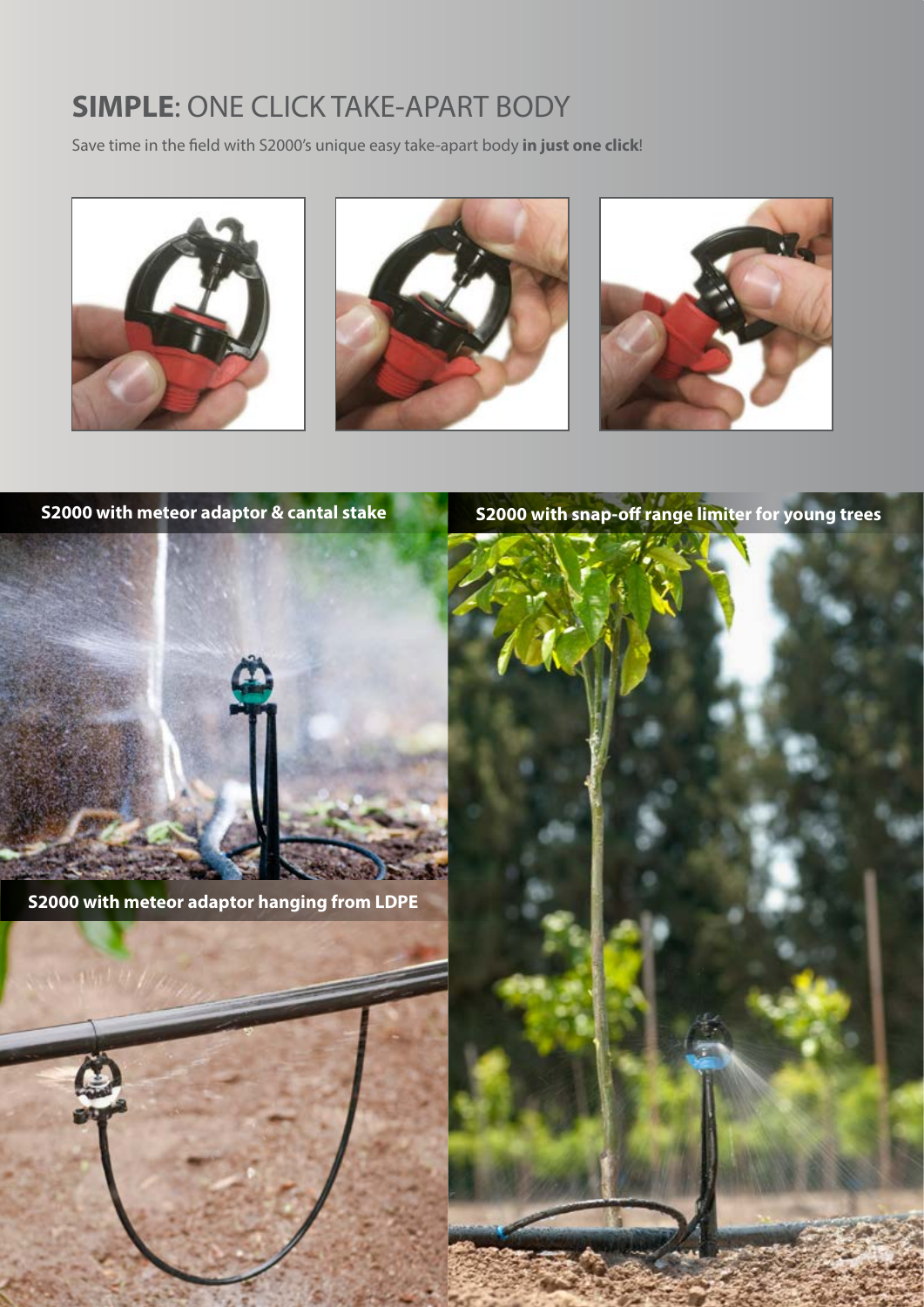

#### **OPTIONS:** TO SUIT YOUR UNIQUE NEEDS

#### **PRESSURE COMPENSATION (PC)**

**What does it do:** Within a relatively large pressure range, ensures the same flow rate per sprinkler regardless of what the pressure is at that point of the tube. So the sprinkler at lower elevation will emit the same amount of water as the sprinkler at the highest point. **PC also ensures the most accurate wetting diameter and water uniformity.**

**Where to use:** Undulating ground and long-run lengths

#### **RANGE LIMITER**

**What does it do:**A plastic tab is attached onto the spinner for use while trees are young. As the trees grow, simply break off the tab and the S2000 will perform at full wetting diameter for mature trees.

Where to use: Young orchards

#### **TRUNK PROTECTOR**

**What does it do:** A deflector installed onto the bridge to guide water away from the trunks of trees

Where to use: In any application where you choose to protect trunk from water damage



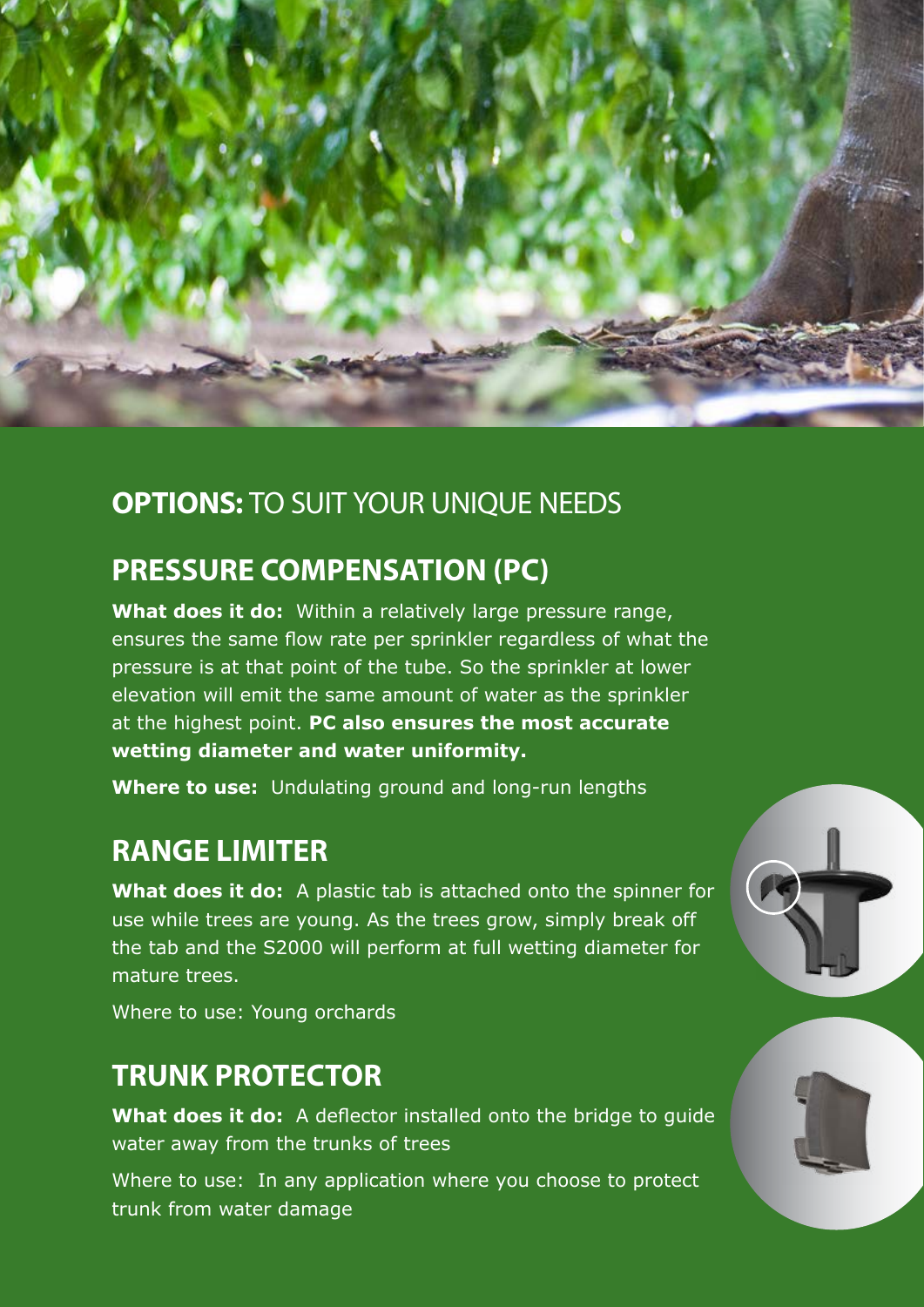

#### S2000 PERFORMANCE DATA

| <b>Description</b>                             | Inlet                                           | <b>Flow Rate</b><br>@ 2.0 bar<br>(I/h) | <b>Nozzle Size</b><br>(mm) | <b>Nozzle</b><br>Colour | Spinner<br>Colour | Range<br>Limiter         | <b>Wetting Diameter (m)</b><br>25 cm above ground,<br>2.0 bar inlet pressure |
|------------------------------------------------|-------------------------------------------------|----------------------------------------|----------------------------|-------------------------|-------------------|--------------------------|------------------------------------------------------------------------------|
| S2000 (3/8")   29 l/h                          |                                                 | 29.0                                   | 0.77                       | Light Blue              | Black             | $\boldsymbol{x}$         | 6.5                                                                          |
| S2000 (3/8")   37 l/h                          | 3/8" THM.<br>Conic F,<br>5 mm Threaded          | 37.0                                   | 0.85                       | <b>Black</b>            | <b>Black</b>      |                          | 6.0                                                                          |
| S2000 (3/8")   51 l/h                          |                                                 | 51.0                                   | 1.00                       | Blue                    | <b>Black</b>      |                          | 6.5                                                                          |
| S2000 (3/8")   61 l/h                          |                                                 | 61.0                                   | 1.10                       | Dark Blue               | <b>Black</b>      |                          | 7.0                                                                          |
| S2000 (3/8")   75 l/h                          |                                                 | 75.0                                   | 1.20                       | Green                   | <b>Black</b>      |                          | 8.0                                                                          |
| S2000 (3/8")   97 l/h                          |                                                 | 97.0                                   | 1.40                       | Red                     | <b>Black</b>      |                          | 9.0                                                                          |
| S2000 (3/8")   125 l/h                         |                                                 | 125.0                                  | 1.60                       | White                   | Black             |                          | 10.0                                                                         |
| S2000 (3/8")   170 l/h                         | 3/8" x Conic F,                                 | 170.0                                  | 1.80                       | Violet                  | Dark Blue         |                          | 9.5                                                                          |
| S2000 (3/8")   205 l/h                         | 5 mm Threaded                                   | 205.0                                  | 2.00                       | Yellow                  | Dark Blue         |                          | 10.0                                                                         |
| S2000 (3/8")   260 l/h                         |                                                 | 260.0                                  | 2.20                       | Brown                   | Dark Blue         |                          | 10.0                                                                         |
| S2000 (3/8")   300 l/h                         | 3/8"Threaded x Conic F                          | 300.0                                  | 2.40                       | Orange                  | Dark Blue         |                          | 10.5                                                                         |
| S2000 (3/8")   29 l/h<br>(with range limiter)  |                                                 | 29.0                                   | 0.77                       | Light Blue              | <b>Black</b>      | $\overline{\mathscr{L}}$ | 1.0 (6.5 without range<br>limiter)                                           |
| S2000 (3/8")   37 l/h<br>(with range limiter)  | 3/8"THM x Conic F.<br>Conic F.<br>5 mm Threaded | 37.0                                   | 0.85                       | Black                   | Black             |                          | 1 (6.0 without range<br>limiter)                                             |
| S2000 (3/8")   51 l/h<br>(with range limiter)  |                                                 | 51.0                                   | 1.00                       | Blue                    | Black             |                          | 1.4 (6.5 without range<br>limiter)                                           |
| S2000 (3/8")   61 l/h<br>(with range limiter)  |                                                 | 61.0                                   | 1.10                       | Dark Blue               | <b>Black</b>      |                          | 1.4 (7.0 without range<br>limiter)                                           |
| S2000 (3/8")   75 l/h<br>(with range limiter)  |                                                 | 75.0                                   | 1.20                       | Green                   | Black             |                          | 1.4 (8.0 without range<br>limiter)                                           |
| S2000 (3/8")   97 l/h<br>(with range limiter)  |                                                 | 97.0                                   | 1.40                       | Red                     | <b>Black</b>      |                          | 1.4 (9.5 without range<br>limiter)                                           |
| S2000 (3/8")   125 l/h<br>(with range limiter) |                                                 | 125.0                                  | 1.60                       | White                   | <b>Black</b>      |                          | 2.0 (10.0 without range<br>limiter)                                          |

#### INLET OPTIONS

S2000 inlets offer three different inlet options to make retro fitting to existing systems easy.







5 mm threaded Conic Female 3/8" THM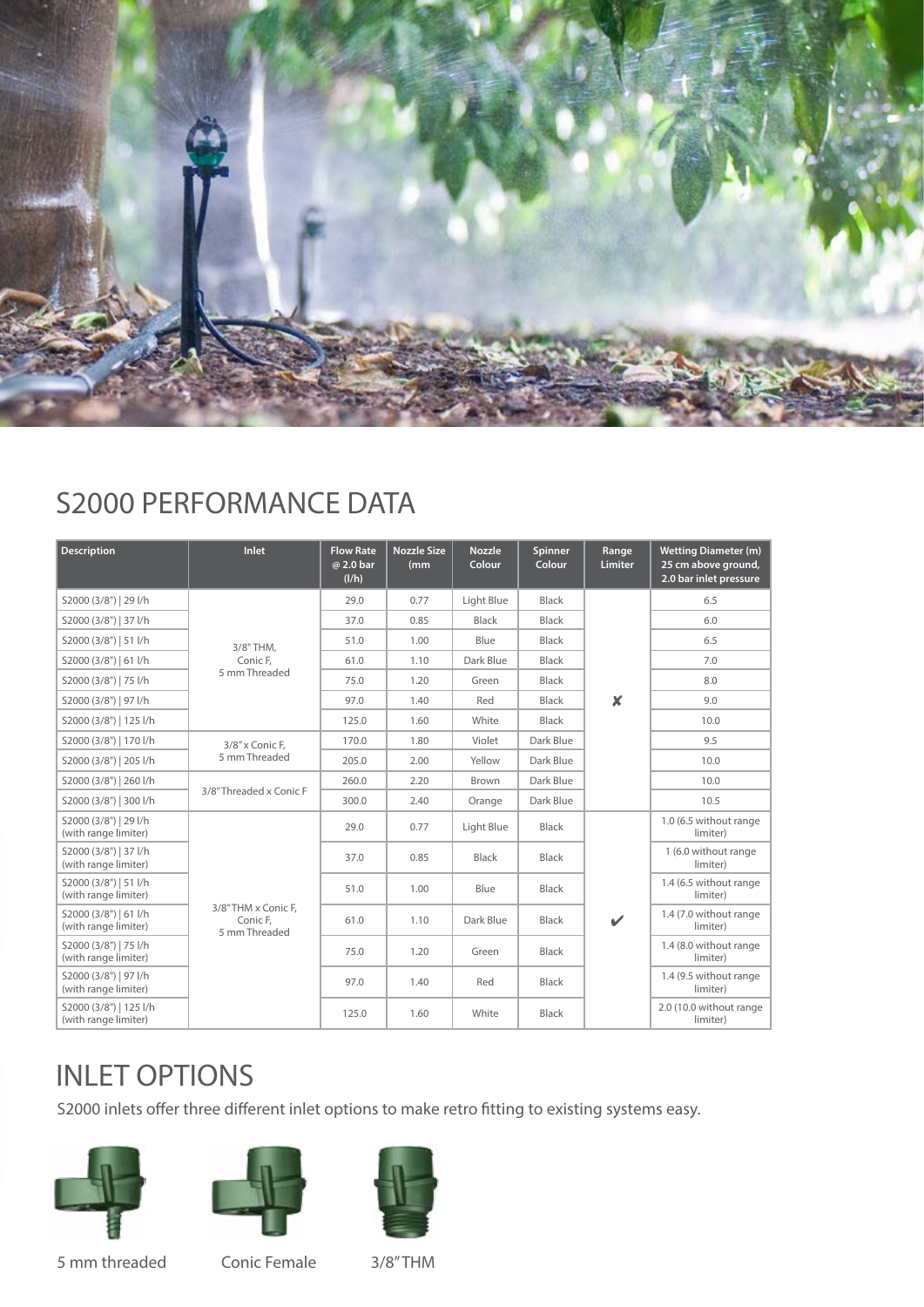

S2000 PC - FLOW CHART

**Pressure (bar)**

#### S2000 PC - PERFORMANCE DATA & FLOW CHART

| <b>Description</b>                     | Inlet<br><b>Options</b> | <b>Flow rate</b><br>(I/h) | <b>Nozzle</b><br>Colour | Spinner<br>Colour | Range<br>Limiter | <b>Wetting Diameter (m)</b><br>25 cm above ground |
|----------------------------------------|-------------------------|---------------------------|-------------------------|-------------------|------------------|---------------------------------------------------|
| S2000 PC   24 l/h                      | $3/8"$ THM              | 24.0                      | <b>Black</b>            | Grey              | x                | 5.0                                               |
| S2000 PC   31 l/h                      |                         | 31.0                      | Blue                    | Grey              |                  | 5.0                                               |
| S2000 PC   41 l/h                      |                         | 41.0                      | Dark Blue               | Grey              |                  | 5.5                                               |
| S2000 PC   53 l/h                      |                         | 53.0                      | Green                   | Grey              |                  | 6.0                                               |
| S2000 PC   70 I/h                      |                         | 70.0                      | Red                     | Grey              |                  | 7.0                                               |
| S2000 PC   95 l/h                      |                         | 95.0                      | White                   | Grey              |                  | 7.5                                               |
| S2000 PC   24 I/h (with range limiter) |                         | 24.0                      | <b>Black</b>            | Grey              | $\mathbf{v}$     | $1.0 - 1.5$ (5.0 without range limiter)           |
| S2000 PC   31 I/h (with range limiter) |                         | 31.0                      | Blue                    | Grey              |                  | $1.0 - 1.5$ (5.0 without range limiter)           |
| S2000 PC   41  /h (with range limiter) |                         | 41.0                      | Dark Blue               | Grey              |                  | $1.0 - 1.5$ (6.0 without range limiter)           |
| S2000 PC   53 I/h (with range limiter) |                         | 53.0                      | Green                   | Grey              |                  | $1.0 - 1.5$ (6.0 without range limiter)           |
| S2000 PC   70 I/h (with range limiter) |                         | 70.0                      | Red                     | Grey              |                  | $1.0 - 1.5$ (7.0 without range limiter)           |
| S2000 PC   95 I/h (with range limiter) |                         | 95.0                      | White                   | Grey              |                  | $1.0 - 1.5$ (7.5 without range limiter)           |

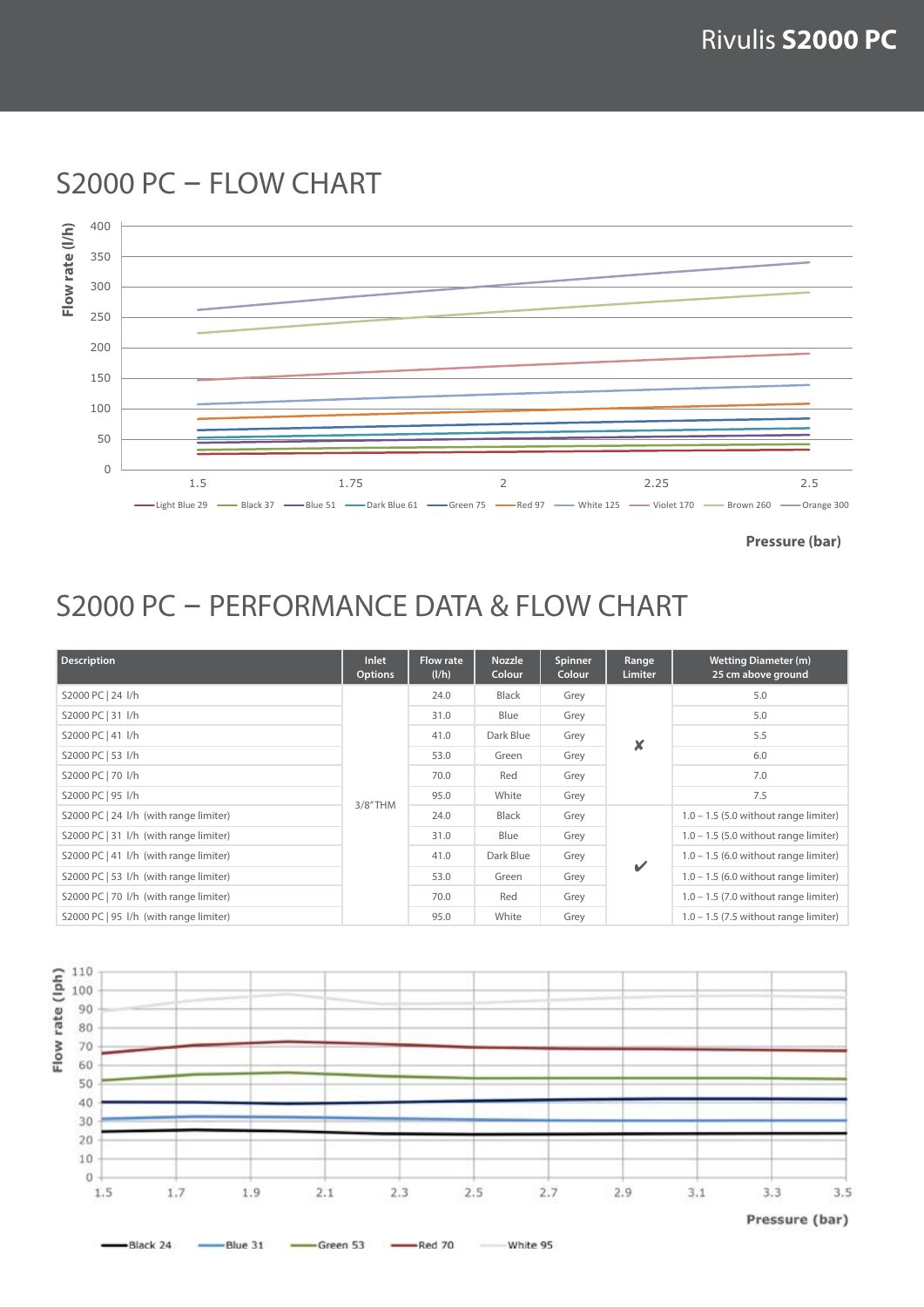$1 \t2 \t3$ 

#### **ACCESSORIES**

#### STAKES & RODS

| <b>Product Information</b>                                       |
|------------------------------------------------------------------|
| For use with meteor adaptor                                      |
| For use with meteor adaptor $-35$ , 45 & 60 cm also<br>available |
| 3/8" F outlet stake                                              |
| 3/8" F outlet stake pre-assembled with 4/7 tube and<br>connector |
|                                                                  |



All meteor adaptors are rated to 135 l/h flow rate with the exception of meteor adaptor #14 which is rated to 300 l/h flow.

| <b>Description</b>                                                                  | <b>Connection</b>                             |  |
|-------------------------------------------------------------------------------------|-----------------------------------------------|--|
| Meteor adaptor #44 (3/8"F x 4/7)                                                    | Barbed - connect to 4/7 feeder tube           |  |
| Meteor adaptor #44 (3/8" F x 4/7) assembled with 60 cm<br>4/7 PE tube and connector |                                               |  |
| Meteor adaptor #44 (3/8" F x 4/7) assembled with 120 cm<br>4/7 tube and connector   | Pre-assembled. Insert directly into LDPE hose |  |
| Meteor adaptor #20 (3/8" F x 5 mm threaded)                                         | Threaded - connect to 4/7 feeder tube         |  |
| Meteor adaptor #47 (3/8" F x 4/7)                                                   | Barbed - connect to 4/7 feeder tube           |  |
| Meteor adaptor #14 (3/8" F x 10 mm)<br>HIGH FLOW                                    | Barbed - connect to 10/12 feeder tube         |  |